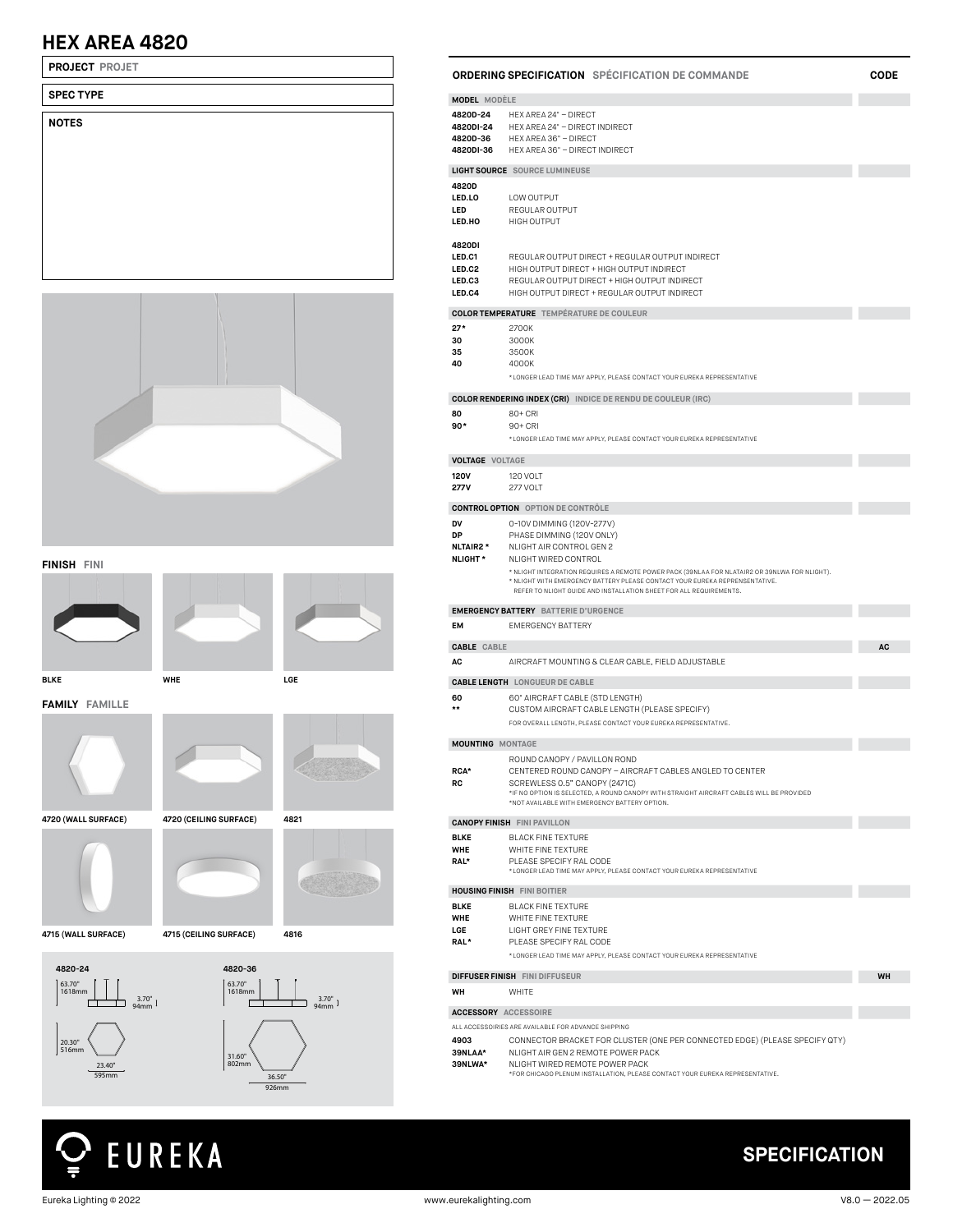### **HEX AREA 4820**



| <b>PRODUCT SPECIFICATION</b>                                                                                            | 4820D-24                                                     | 4820D-36                                                            | 4820DI-24                                                      | 4820DI-36                                                         |  |
|-------------------------------------------------------------------------------------------------------------------------|--------------------------------------------------------------|---------------------------------------------------------------------|----------------------------------------------------------------|-------------------------------------------------------------------|--|
| <b>PERFORMANCE</b>                                                                                                      | LO/REG/HO                                                    | LO / REG / HO                                                       | REG-REG / HO-HO                                                | REG-REG / HO-HO                                                   |  |
| <b>SYSTEM WATTAGE</b><br><b>DELIVERED DIRECT LUMENS (4000K)</b><br>DELIVERED INDIRECT LUMENS (4000K)<br><b>EFFICACY</b> | 17.3W / 36.7W / 49.5W<br>1750LM / 3470LM / 4550LM<br>103LM/W | 38,2W / 86,4W / 113,1W<br>4300LM / 8400LM / 11240LM<br>۰<br>112LM/W | 56.7W / 89.5W<br>3470LM / 4550LM<br>2330LM / 4660LM<br>102LM/W | 113.1W / 166.4W<br>8400LM / 11240LM<br>3060LM / 6130LM<br>104LM/W |  |
| OTHER INFORMATIONS                                                                                                      |                                                              |                                                                     |                                                                |                                                                   |  |
| <b>WEIGHT</b><br><b>DUAL CIRCUIT DIMMING</b><br><b>L70 (LUMEN MAINTENANCE)</b>                                          | 15.4LBS / 7KG<br>> 60 000 HRS                                | 32.6LBS / 14.8KG<br>> 60 000 HRS                                    | 16.3LBS / 7.4KG<br><b>YES</b><br>> 60 000 HRS                  | 33.5LBS / 15.2KG<br><b>YES</b><br>> 60 000 HRS                    |  |
| <b>WELL &amp; LEED STANDARD REQUIREMENTS</b>                                                                            |                                                              |                                                                     |                                                                |                                                                   |  |
| MAX. LUMINANCE 45°-90° OF NADIR<br><b>LIGHT QUALITY</b>                                                                 | 3993 CD/M <sup>2</sup> (HO)<br>R9 > 50 (90 CRI OPTION)       | 4455 CD/M <sup>2</sup> (HO)                                         | 3993 CD/M <sup>2</sup> (HO)                                    | 4455 CD/M <sup>2</sup> (HO)                                       |  |

#### **EFFICACY MULTIPLIERS**









Visit our website for warranty terms and conditions.

**TECHNICAL DATA**